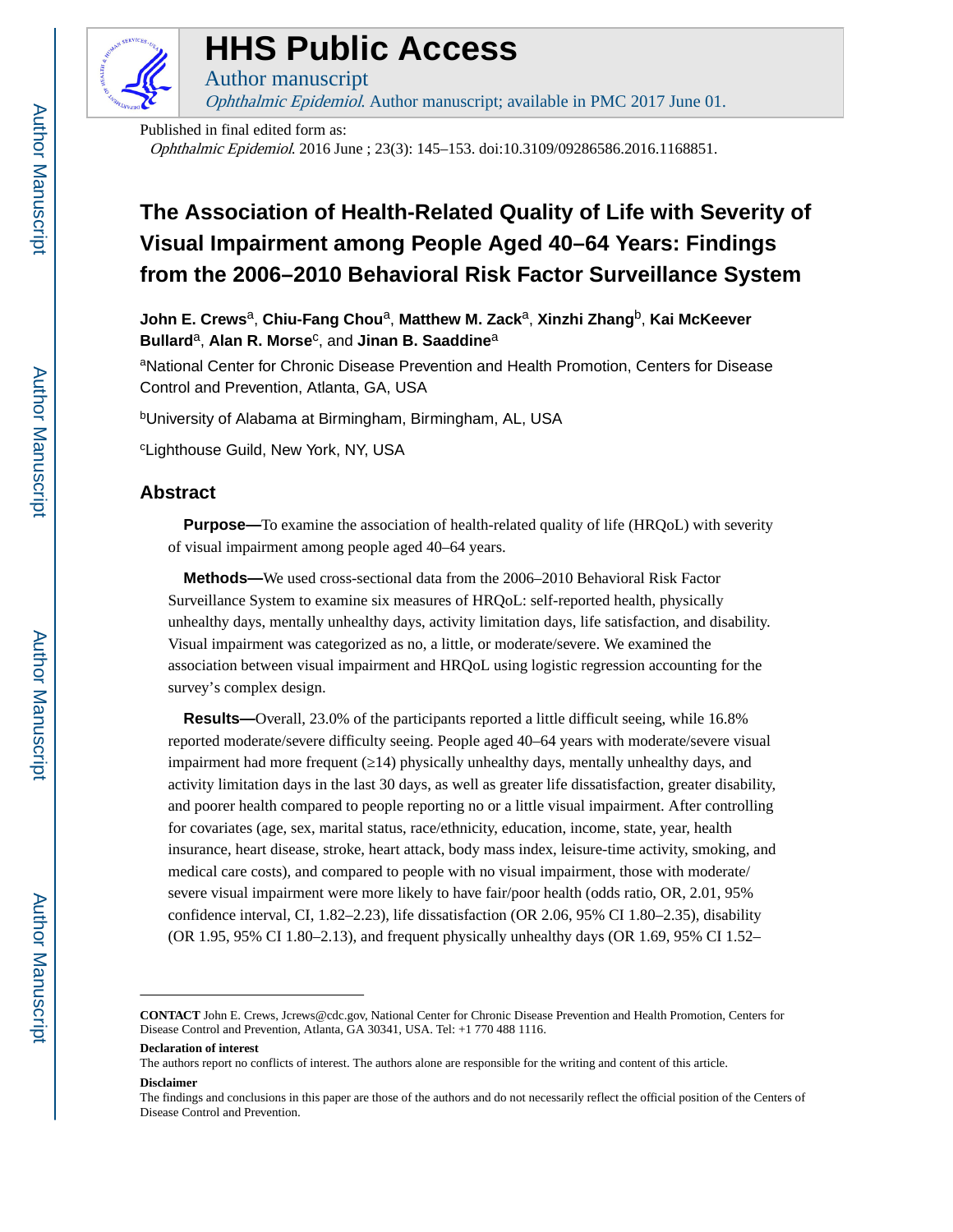**Conclusion—**Poor HRQoL was strongly associated with moderate/severe visual impairment among people aged 40–64 years.

#### **Keywords**

Behavioral Risk Factor Surveillance System (BRFSS); health-related quality of life; middle age; visual impairment; working age

# **Introduction**

A number of investigations have demonstrated that people with visual impairment report poorer quality of life than those without visual impairment.<sup>1,2</sup> Quality of life instruments employed in vision research vary from broad assessments of wellbeing to vision-specific measures of an individual's ability to perform various tasks.<sup>3</sup> The Centers for Disease Prevention and Control (CDC) Behavioral Risk Factors Surveillance System (BRFSS) provides a set of questions to measure respondents' self-reported health, number of days physical health was not good, number of days mental health was not good, number of days that mental or physical health limited usual activities (self-care, work, and recreation), life satisfaction, and disability. These health-related quality of life (HRQoL) measures are designed to track physical and mental health over time, identify unmet health needs, and guide community health efforts to improve population health.<sup>4</sup>

In this study, we examined HRQoL among people aged 40–64 years reporting no, a little, and moderate/severe visual impairment. This age cohort represents adults in their most economically productive years; consequently, identifying disparities in HRQoL may inform health and public health interventions to improve health and productivity in this age group. $5-9$ 

# **Materials and methods**

We used data from the 2006–2010 Behavioral Risk Factor Surveillance System, a statebased, random-digit-dialed telephone survey of the non-institutionalized civilian population aged 18 years in the United States. The BRFSS data are de-identified and publicly available. The CDC Institutional Review Board reviewed and approved the BRFSS protocol. Details on survey methods, questionnaires, data, and relevant reports appear at [http://](http://www.cdc.gov/brfss) [www.cdc.gov/brfss.](http://www.cdc.gov/brfss) The BRFSS questionnaire consists of four sections: (1) Core questions asked in all 50 states and the District of Columbia each year; (2) a rotating set of core questions asked in alternate years in all 50 states and the District of Columbia; (3) supplemental modules, which are specific sets of questions asked in some states; and (4) state-added questions. The core questionnaire contains six HRQoL measures. An optional nine-question Visual Impairment and Access to Eye Care supplemental module (Vision Module) was implemented between 2005 and 2010 in about half of the states. The BRFSS surveys people aged 18 years; however, the Vision Module is employed only among those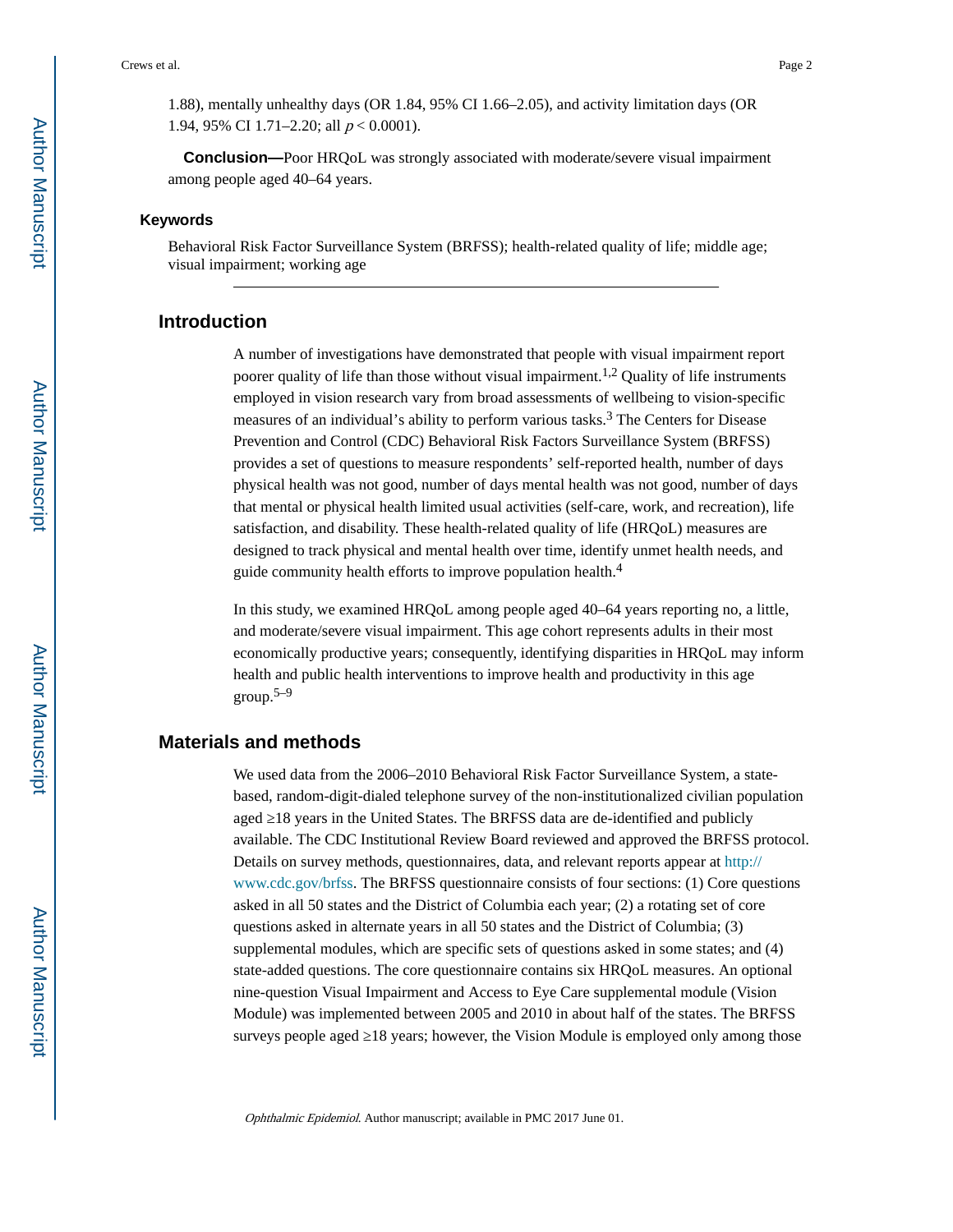aged  $\frac{40}{20}$  years in the surveys after 2006 and those aged  $\frac{50}{20}$  years in the surveys prior to 2005.

For this study, we analyzed responses from 101,079 adults aged 40–64 years in the 22 states (Alabama, Arizona, Arkansas, Colorado, Connecticut, Florida, Georgia, Indiana, Iowa, Kansas, Maryland, Massachusetts, Missouri, Nebraska, New Mexico, New York, North Carolina, Ohio, Tennessee, Texas, West Virginia, and Wyoming) that used the Vision Module at least once during the 2006–2010 BRFSS surveys. Sample sizes varied by state, ranging from 13,691 people in Alabama to 1812 in Arkansas. Annual median state response rates, the percentages of persons who completed the BRFSS interview among all eligible persons in these states during that period, ranged from 50.6% to 54.6%; median state cooperation rates, the percentages of persons who completed the interview among all eligible persons who were contacted, ranged from 75.2% to 79.7%.

### **Health-related quality of life**

Consistent with previous investigations, we measured HRQoL in six areas; life satisfaction, disability, self-rated health, physically unhealthy days, mentally unhealthy days, and activity limitation days.<sup>10</sup> These questions have demonstrated validity and reliability for population health surveillance,<sup>11,12</sup> and predict health care use, morbidity, and mortality.<sup>13</sup> The CDC HRQoL measures have been compared to the 36-item short form health survey (SF-36) to assess their construct, criterion, and known groups validity and found to be acceptable.<sup>14</sup> Another article has described how the CDC HRQoL measures were developed, evaluated, and validated in other contexts.15 A third article studied the retest reliability of the CDC HRQoL measures.16 A bibliography citing other studies on the validity and reliability of the CDC HRQoL measures is located at [http://www.cdc.gov/hrqol/pubs/measurement/](http://www.cdc.gov/hrqol/pubs/measurement/validity.htm) [validity.htm.](http://www.cdc.gov/hrqol/pubs/measurement/validity.htm)

We dichotomized the responses to the life satisfaction question, "In general, how satisfied are you with your life?" into satisfied (including very satisfied and satisfied) and dissatisfied (including dissatisfied and very dissatisfied). We defined disability by responses to two questions, "Are you limited in any way in any activities because of physical, mental, or emotional problems?" and "Do you now have any health problem that requires you to use special equipment, such as a cane, a wheelchair, a special bed, or a special telephone?" and classified those responding "yes" to either question as having a disability. We dichotomized responses to the self-rated health question into fair/poor health and good/very good/excellent health. Three questions asked about self-assessed health referencing the previous 30 days, "Now thinking about your physical health, which includes physical illness and injury, for how many days during the past 30 days was your physical health not good?", "Now thinking about your mental health, which includes stress, depression, and problems with emotions, for how many days during the past 30 days was your mental health not good?", and "During the past 30 days, for about how many days did poor physical or mental health keep you from doing your usual activities, such as self-care, work, or recreation?". Responses to these questions were dichotomized into  $\langle 14 \text{ days}$  (infrequent) and  $\langle 14 \text{ (frequent)} \rangle$  unhealthy days in each domain. This dichotomized approach has been used consistently in multiple investigations of these HRQoL measures.14,15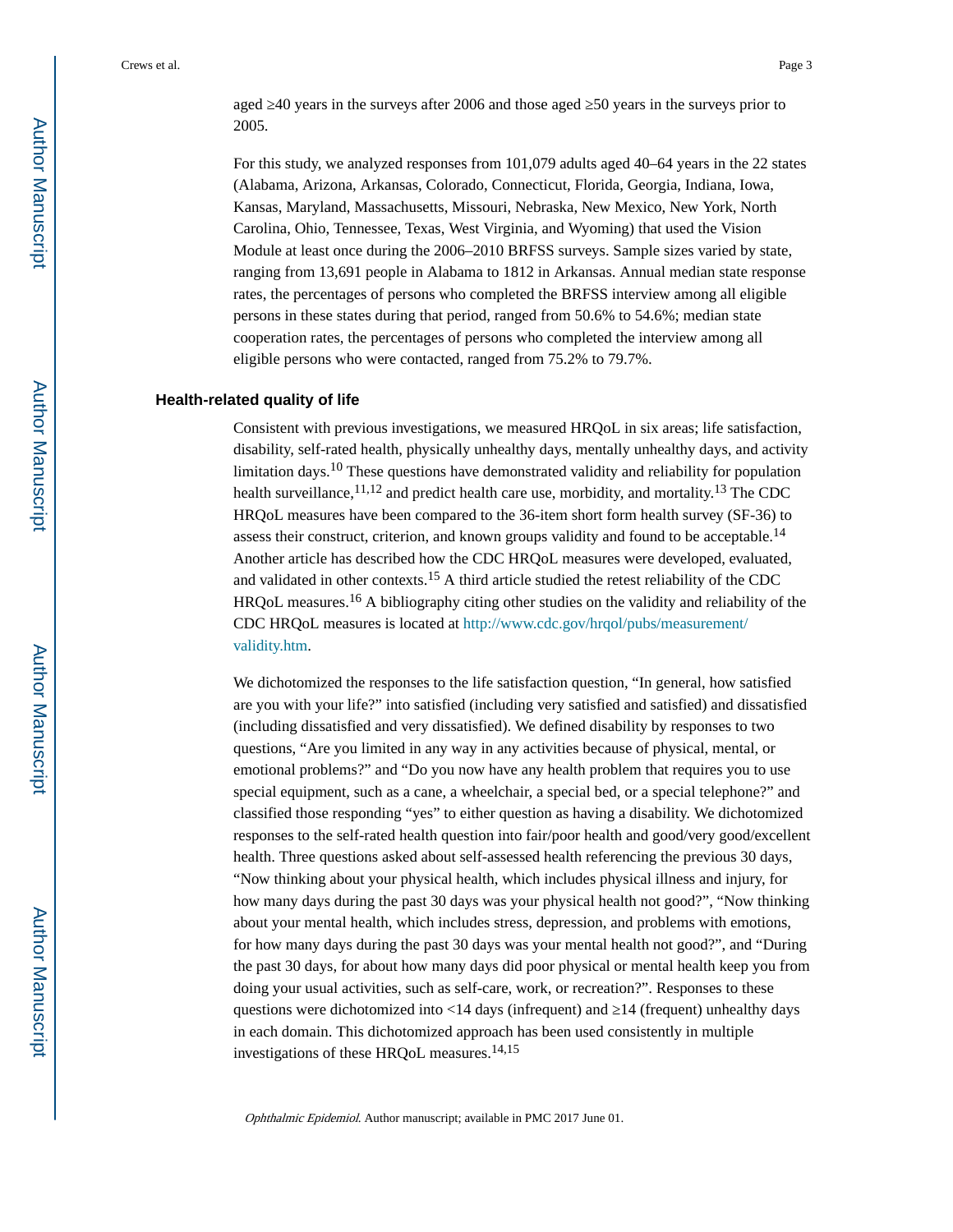#### **Visual impairment**

We assessed self-reported visual impairment by using two questions from the Vision Module; "Regardless of whether or not you currently wear glasses or contact lenses, how much difficulty, if any, do you have in recognizing a friend across the street?" and "How much difficulty, if any, do you have reading print in newspapers, magazines, recipes, menus, or numbers on the telephone?". Response categories were "no difficulty," "a little difficulty," "moderate difficulty," "extreme difficulty," "unable to do because of eyesight," and "unable to do because of other reasons." We defined no visual impairment as a response of no difficulty to both the distance (recognize a friend across the street) and the near (read newspaper print) questions; we defined a little visual impairment as a response of "a little difficulty" to either question; and we defined moderate/severe visual impairment as a response of "moderate difficulty," "extreme difficulty," or "unable to do because of eyesight" to either question. "Moderate difficulty," "extreme difficulty" and "unable to do" were collapsed into one category "moderate/severe difficulty." A response of "unable to do because of other reasons" was omitted from the analyses.

#### **Other covariates**

Based on previous studies, <sup>16,17</sup> we included several possible confounders in our multivariate models. These covariates were age (40–54 years, 55–64 years), sex, marital status, race/ ethnicity (non-Hispanic white, non-Hispanic black, Hispanic, other), education (<high school, high school or equivalent, or >high school), annual household income (<\$35,000 or  $$35,000$ ), smoking status (current, former, and never),<sup>17,18</sup> leisure-time physical activity (yes or no to the question "During the past month, other than your regular job, did you participate in any physical activities or exercises such as running, calisthenics, golf, gardening, or walking for exercise?"), $19,20$  estimated body mass index (BMI, calculated from reported weight in kilograms divided by reported height in meters squared and categorized as normal/underweight, BMI <25 kg/m<sup>2</sup>, overweight, BMI 25-<30 kg/m<sup>2</sup>, and obese, BMI  $30 \text{ kg/m}^2$ ,  $^{21}$  having a regular healthcare provider ("Do you have one person you think of as your personal doctor or health care provider?"), $^{22}$  lack of medical care due to cost ("Was there a time in the past 12 months when you needed to see a doctor but could not because of cost?"),<sup>23</sup> and self-reported history of chronic diseases (diabetes,<sup>24</sup> heart disease, heart attack,  $25,26$  and stroke<sup>27</sup>). To control for a possible temporal trend and differences across states, we also included variables for interview year and state of residence in the model.

#### **Statistical analysis**

We used chi-square statistics to test for differences in background characteristics and HRQoL among people by severity of self-reported visual impairment. Adjusted odds ratios (ORs) and 95% confidence intervals (CIs) from multiple logistic regression were used to assess the association between severity of visual impairment and each HRQoL outcome. All the models were based on analyzing the 101,979 respondents with complete information about visual impairment, HRQoL outcomes, and the potential confounders. We excluded 24,296 (19.24%) respondents due to missing information; income contributed the most missing values. We adjusted all analyses for the following potential confounders;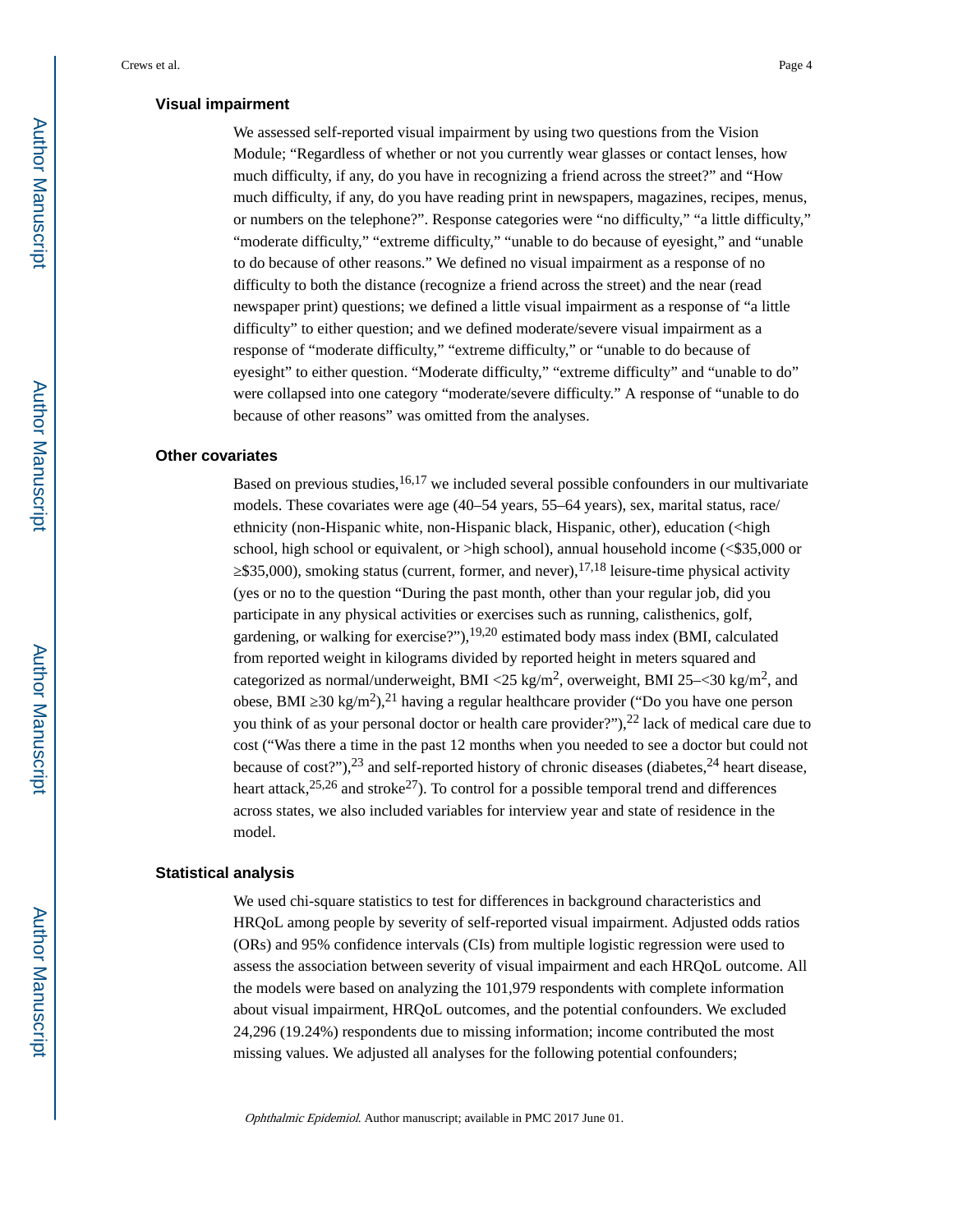demographic variables (age, sex, marital status, race/ethnicity, education, and household income), chronic conditions (diabetes, heart disease, stroke, and heart attack), BMI, health behaviors (physical activity and smoking), access to care (regular health care provider, medical care cost as problem), year, insurance, and state of residence.

We analyzed these data using Stata version 12.0 (StataCorp LP, College Station, TX, USA) survey procedures (svy commands) to account for the complex sampling design of the BRFSS by weighting estimates for individual selection probabilities, nonresponse, and poststratification. Regression analyses were performed using the svy: logistic command. Because some states used the Vision Module in more than 1 year during 2006 to 2010, we adjusted the state-specific respondent sampling weights to represent an average annual population for each state. This adjustment prevents over-representation of respondents in the model. We considered p-values 0.05 statistically significant.

# **Results**

Among our study population, two-thirds (67.7%) were aged 40–54 years, 50.8% were female, 9.9% were non-Hispanic black, and 9.7% were Hispanic (Table 1). Overall, 23.0% of the study population reported a little difficulty seeing, while 16.8% reported moderate/ severe difficulty seeing. A higher percentage of those reporting moderate/severe visual impairment compared to no visual impairment were female (55.6% vs 48.2%), unmarried (36.4% vs 25.3%), non-Hispanic black (11.9% vs 9.3%), Hispanic (13.5% vs 8.8%), those with less education ( $\langle$ high school, 15.6% vs 6.6%), those who were not working (40.7% vs 25.0%), and those with annual household incomes below \$35,000 (44.3% vs 24.1%). Moderate/severe self-reported visual impairment compared to no visual impairment was consistently associated with greater prevalence of four comorbid chronic conditions (diabetes, heart disease, heart attack and stroke). Moreover, compared to those with no visual impairment, people with moderate/severe visual impairment reported more obesity and current smoking, and less leisure-time physical activity. They also reported less access to a regular health care provider, more medical care cost concerns, and less health insurance coverage.

Compared to those with no visual impairment, those with a little visual impairment reported a similar, though less pronounced, pattern to those with moderate/severe visual impairment. More younger persons, women, unmarried persons, non-Hispanic blacks, Hispanics, those with less education, and those with lower household income reported a little difficulty seeing. Those with a little visual impairment generally reported more chronic conditions, especially diabetes and stroke; however, those reporting a little visual impairment did not significantly differ from those with no visual impairment with respect to either heart disease or heart attack. While those with little visual impairment did not significantly differ from those with no difficulty seeing with respect to access to a regular health care provider, those with a little visual impairment reported greater medical care cost issues and less insurance coverage.

Across the six HRQoL measures, poorer outcomes were associated with increased severity of visual impairment (Table 2). For example, 3.7% of people with no visual impairment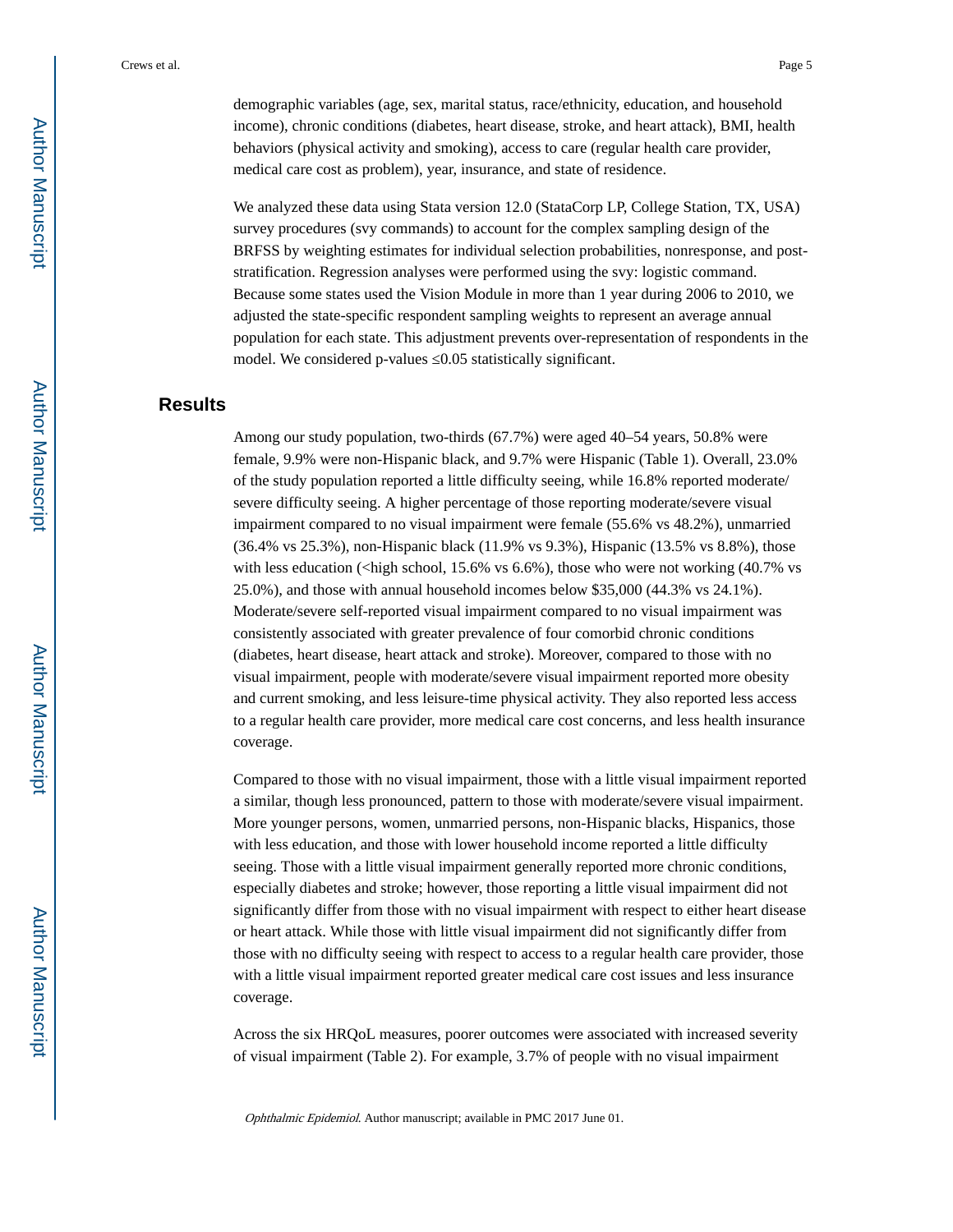reported life dissatisfaction compared to 13.3% of people with moderate/severe visual impairment. Similarly, 19.3% of people with no visual impairment reported a disability compared to 41.2% with moderate/severe visual impairment. In addition, 12.4% of those with no visual impairment reported fair/poor health compared to 33.0% of people with moderate/severe visual impairment. The prevalence of frequent physically unhealthy days, frequent mentally unhealthy days, and frequent activity limitation days increased with severity of visual impairment.

After controlling for potentially confounding variables in our model, severity of selfreported visual impairment was still associated with poorer HRQoL outcomes among the six measures we investigated (Table 3). Compared to people with no visual impairment, those with moderate/severe visual impairment reported significantly greater odds of fair/poor health (OR 2.01), life dissatisfaction (OR 2.06), and disability (OR 1.95). Those reporting moderate/severe visual impairment, compared to those with no visual impairment, reported greater odds of frequent physically unhealthy days (OR 1.69), frequent mentally unhealthy days (OR 1.84), and frequent activity limitation days (OR 1.94; all  $p < 0.0001$ ). Those reporting a little visual impairment, likewise reported greater odds of fair/poor health (OR 1.45), life dissatisfaction (OR 1.35), and disability (OR 1.46) as well as greater odds of frequent physically unhealthy days (OR 1.33), frequent mentally unhealthy days (OR 1.35) and frequent activity limitation days (OR 1.38; all  $p < 0.0001$ ).

# **Discussion**

In this population-based survey of 22 US states, 16.8% of respondents aged 40–64 years reported moderate/severe visual impairment, and 23.0% reported a little visual impairment. Those with self-reported moderate/severe visual impairment were approximately twice as likely as people with no visual impairment to indicate poorer HRQoL across the six indicators employed in this study; fair/poor health, life dissatisfaction, disability, frequent physically unhealthy days, frequent mentally unhealthy days, and frequent activity limitation days. People aged 40–64 years reporting a little visual impairment were about 1.3–1.5 times as likely to report poorer HRQoL outcomes using these six measures.

These findings are consistent with other investigations that have employed other measures of quality of life to gauge the status of people with visual impairment and blindness,  $5-8,31,32$  or eye diseases.28–37 Patterns of decreased quality of life are reported among those who are younger<sup>38–40</sup> as well as those over 65 years, although most studies have addressed older people. Elsewhere we have discussed the evolution of quality of life in vision research as well as the contribution of the CDC HRQoL measures to characterize health outcomes.<sup>10</sup>

In a population-based sample of Latinos aged 40 years and older in the Los Angeles Latino Eye Study, $41$  visual acuity, bilateral, and unilateral visual function were measured, and quality of life evaluated using the National Eye Institute Visual Function Questionnaire (NEI VFQ-25). Vision-related dependency and poorer vision-related mental health were associated with severity of visual impairment. Similarly, in a population-based survey of Mexican-Americans aged 40 years and older,<sup>45</sup> increased measured visual impairment was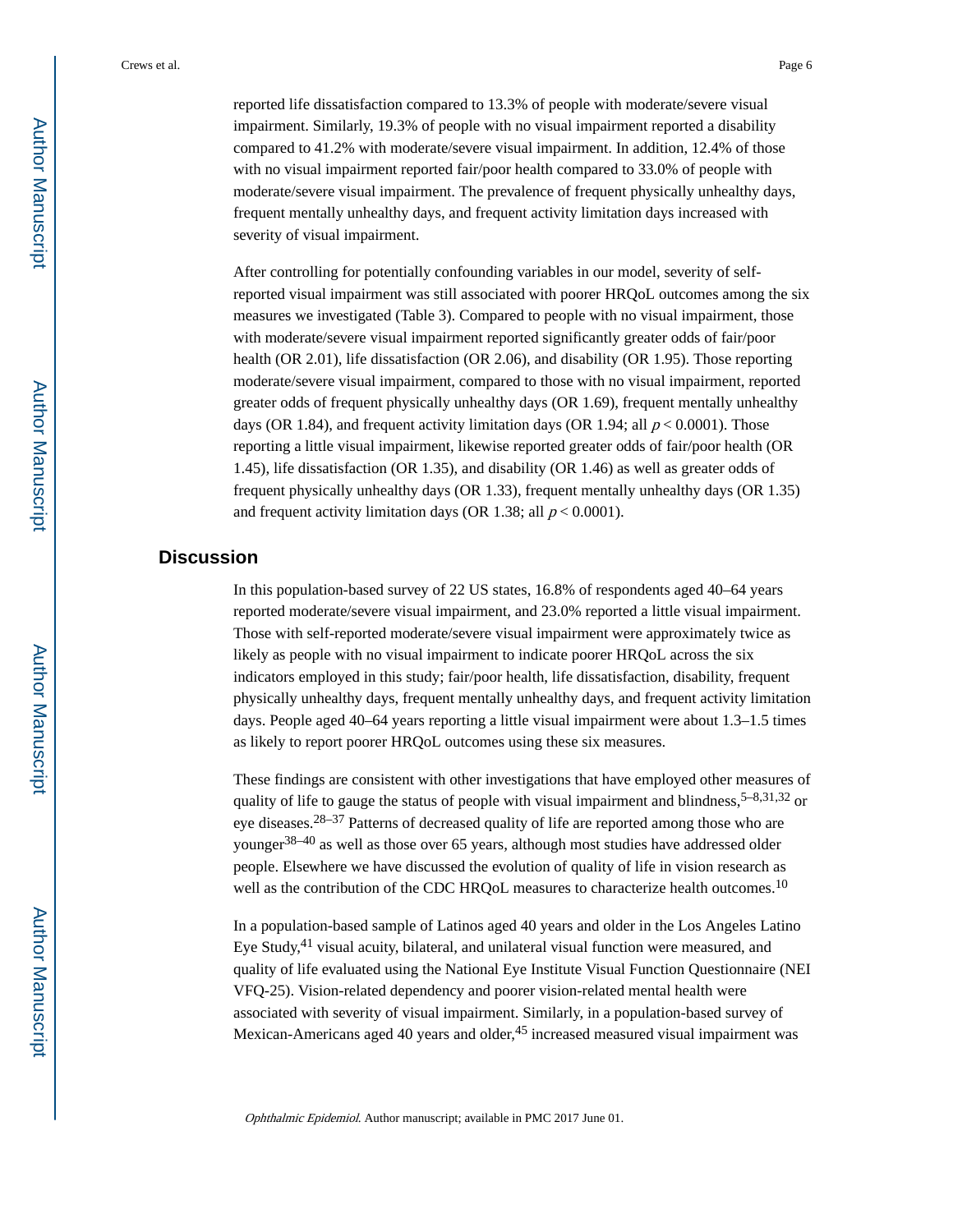associated with declines across NEI VFQ-25 measures, particularly in physical tasks and in the mental health scale.

In data from 44- and 45-year-olds from the 1958 British birth cohort study,  $38$  a weak pattern of increased anxiety and poorer general health occurred in those with greater visual impairment.

Finally, a review of 29 studies addressed the psychosocial impact of visual impairment among working-age adults.<sup>39</sup> Among those studies, 20 of 52 outcome measures focused on depression and mental health and three on quality of life. Findings regarding depression were not consistent or conclusive, although poorer vision was generally associated with poorer mental health.

In a companion paper, we examined these same HRQoL measures among people aged 65 years.10 There were differences (some expected and some not) between those aged 40–64 years and those aged  $\overline{65}$  years; generally, the older the population, the higher the prevalence of visual impairment. Here, slightly more people aged 40–64 years reported a little difficulty seeing (23.0% vs 21.0%) and moderate/severe difficulty seeing (16.6% vs 15.3%) compared to those age 65 years. This finding was not expected. Moreover, the younger cohort, especially those with moderate/severe visual impairment, reported higher prevalences of life dissatisfaction (13.3% vs 8.4%) compared to older people. Younger people with moderate/severe visual impairment also reported more frequent mentally unhealthy days (21.7% vs 11.0%) compared to older people. Older people with little or moderate/severe difficulty seeing reported higher prevalences of disability and fair/poor selfreported health. In our adjusted model, however, the odds of younger people and older people with moderate/severe visual impairment experiencing poorer HRQoL did not differ substantially across our six measures. These findings suggest important differences in mental health concerns between age groups, differences that should inform tailored approaches to address mental health among younger and older people with visual impairment.

The purpose of the CDC HRQoL measures, to inform service needs and intervention outcomes, helps to define particular implications of these findings, namely poorer outcomes associated with increasing visual impairment. Moriarty and colleagues asserted "The Healthy Days surveillance data are particularly useful for finding unmet health needs, identifying disparities among demographic and socioeconomic subpopulations, characterizing the symptom burden of disabilities and chronic diseases, and tracking population patterns and trends."<sup>42</sup>

HRQoL is subjective, and individuals may report better or worse results for many reasons. Multiple pathways may contribute to overall poorer or better HRQoL. One pathway may involve access to health care. Working-age people with visual impairment report difficulty getting access to and failure to use eye care, citing cost or no reason to go as major reasons for lack of care.<sup>43,44</sup> People with visual impairment also report less access to general health care and oral health care than people without visual impairment.<sup>45,46</sup> In our sample, about 20% of working-age people with moderate/severe visual impairment did not have health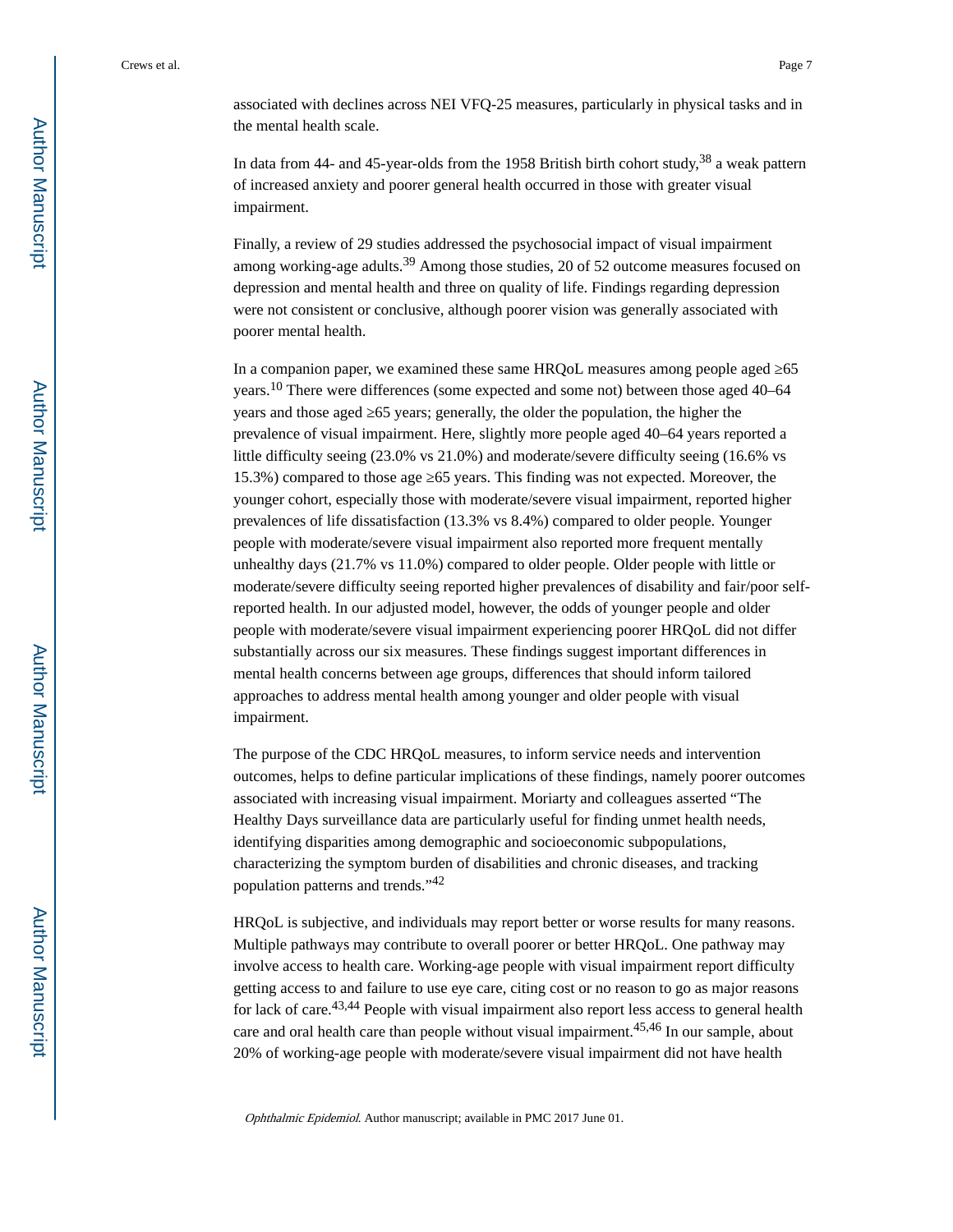insurance, compared to about 12% of those with no visual impairment. Moreover, over 25% of those with moderate/severe visual impairment reported medical care cost as a concern compared to 10% among those with no visual impairment.

Our findings draw attention to the role of chronic disease management among people with visual impairment that may lead to poorer HRQoL. We show that among working-age people with visual impairment, poorer HRQoL is associated with increased prevalence of chronic conditions (stroke, heart disease, and diabetes) and poorer health behaviors (increased smoking, decreased physical activity, and overweight and obesity). Chronic disease management may prove to be an avenue for improved HRQoL among individuals reporting visual impairment. Better understanding of the underlying modifiable factors and innovative strategies to address them may improve health and HRQoL.

The findings of this investigation are subject to several limitations. First, the findings are population-based for the 22 states in the sample, but may not be representative of the entire US population. Second, because BRFSS data are cross-sectional, we cannot tell whether visual impairment preceded the reported HRQoL issues, whether these issues preceded visual impairment, or whether both result from other potential confounding factors. However, after controlling for major potentially confounding factors, the association remained. Third, BRFSS data are self-reported and responses may be affected by recall bias, social desirability, or other factors. The BRFSS vision questions represent perception of visual function rather than objectively measured visual impairment. Furthermore, these questions neither provide information regarding duration of visual impairment, nor do they distinguish bilateral from unilateral visual impairment.

In conclusion, poorer HRQoL among people aged 40–64 years is strongly associated with severity of self-reported visual impairment. These findings suggest that research should address the underlying causes of poorer HRQoL among people who report visual impairment as well as potential interventions to improve both health and HRQoL.

# **Acknowledgments**

#### **Funding**

This study was supported by the Centers for Disease Control and Prevention.

## **References**

- 1. Langelaan M, de Boer MR, van Nispen RMA, et al. Impact of vision impairment on quality of life: a comparison with quality of life in the general population with other chronic conditions. Ophthalmic Epidemiol. 2007; 14:119–126. [PubMed: 17613846]
- 2. Mitchell J, Bradley C. Quality of life in age-related macular degeneration: a review of the literature. Health and Quality of Life Outcomes. 2006; 4:7. [PubMed: 16457716]
- 3. Margolis MK, Coyne K, Kennedy-Marin T, et al. Vision-specific instruments for the assessment of health-related quality of life and Margolis visual functioning: a literature review. PharmacoEconomics. 2002; 20:791–812. [PubMed: 12236802]
- 4. Centers for Disease Control and Prevention. Measuring healthy days. Atlanta, GA: CDC; Nov. 2000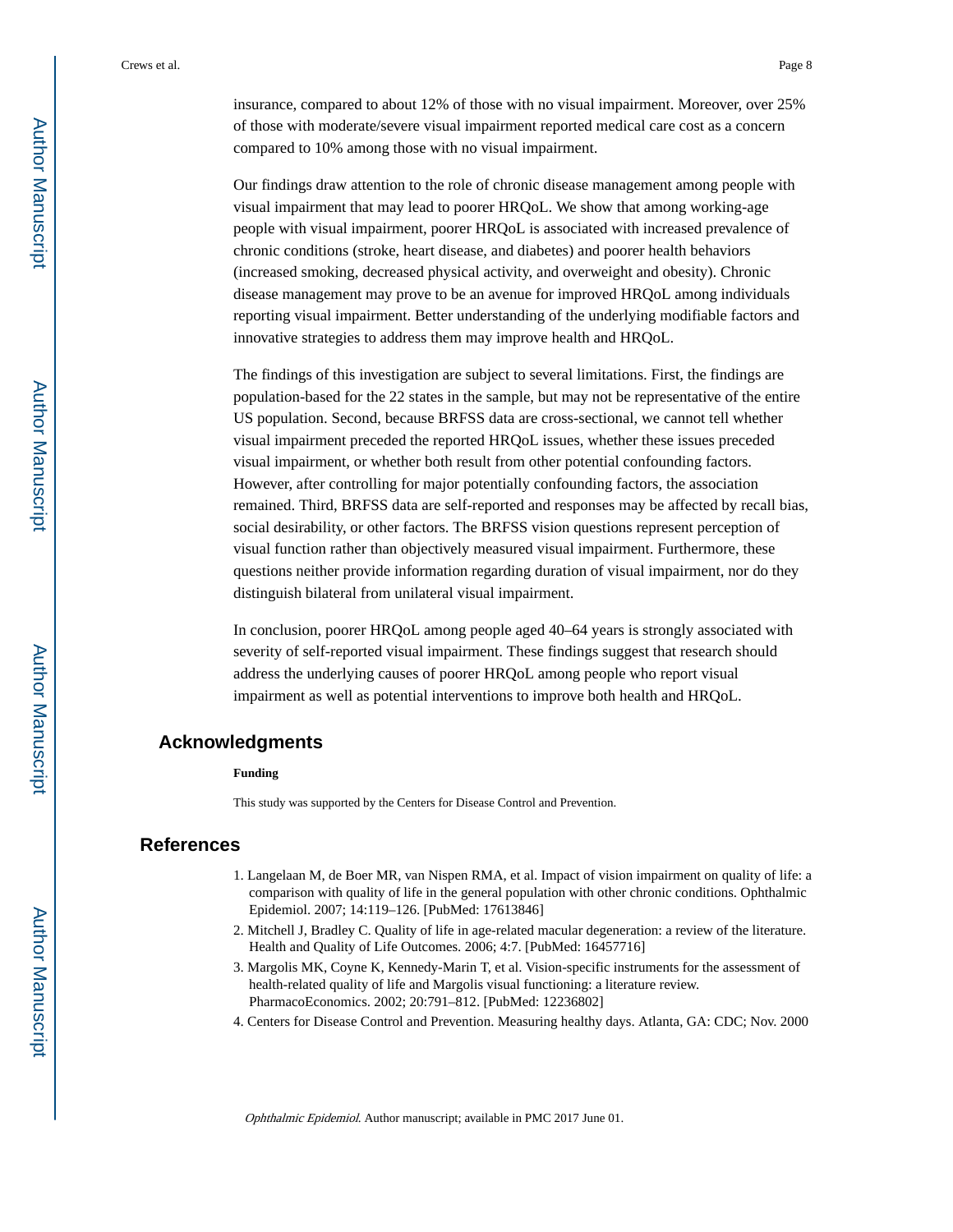- 5. Chia E-M, Wang JJ, Rochtchina E, et al. Impact of bilateral visual impairment on health-related quality of life: the Blue Mountains Study. Invest Ophthalmol Vis Sci. 2004; 45:71–76. [PubMed: 14691156]
- 6. Chia E-M, Mitchell P, Ojaimi E, et al. Assessment of vision-related quality of life in an older population subsample: the Blue Mountains Study. Ophthalmic Epidemiol. 2006; 13:371–377. [PubMed: 17169850]
- 7. Lee PP, Spritzer K, Hays RD. The impact of blurred vision on functioning and well-being. Ophthalmology. 1997; 104:390–396. [PubMed: 9082261]
- 8. Hirai FE, Tielsch JM, Klein BEK, et al. Ten-year change in vision-related quality of life in type 1 diabetes: Wisconsin Epidemiologic Study of Diabetic Retinopathy. Ophthalmology. 2011; 118:353– 358. [PubMed: 20884058]
- 9. Lee PP, Smith JP, Kingston RD. The relationship pf self-rated vision and hearing to functional states and well-being among seniors 70 years and older. Am J Ophthalmol. 1999; 127:447–452. [PubMed: 10218698]
- 10. Crews JE, Chou C-F, Zhang X, et al. Health-related quality of life among people aged 65 years with self-reported visual impairment: findings from the 2006–2010 Behavioral Risk Factor Surveillance System. Ophthalmic Epidemiol. 2014; 21:287–296. [PubMed: 24955821]
- 11. Zack MM, Moriarty DG, Stroup DF, et al. Worsening trends of adult health-related quality of life and self-rated health—United States, 1993–2001. Public Health Rep. 2004; 119:493–505. [PubMed: 15313113]
- 12. Andresen EM, Catlin TK, Wyrwich KW, et al. Retest reliability of surveillance questions on health related quality of life. J Epidemiol Community Health. 2003; 37:339–343. [PubMed: 12700216]
- 13. Dominick KL, Ahern FM, Gold CH, et al. Relationship of health-related quality of life to health care utilization and mortality among older adults. Aging Clin Exp Res. 2002; 14:499–508. [PubMed: 12674491]
- 14. Hennessy CH, Moriarty DG, Zack MM, et al. Measuring health-related quality of life for public health surveillance. Public Health Rep. 1994; 109:665–672. [PubMed: 7938388]
- 15. Moriarty DG, Zack MM, Kobau R. The Centers for Disease Control and Prevention's Healthy Days Measures – Population tracking of perceived physical and mental health over time. Health and Quality of Life Outcomes. 2003; 1:37. [PubMed: 14498988]
- 16. Brown DW, Balluz LS, Giles WH, et al. Diabetes mellitus and health-related quality of life among older adults. Findings from the Behavioral Risk Factor Surveillance System (BRFSS). Diabetes Res Clin Pract. 2004; 65:105–115. [PubMed: 15223222]
- 17. Strine TW, Okoro CA, Chapman DP, et al. Health related quality of life and health risk behaviors among smokers. Am J Prev Med. 2005; 28:182–187. [PubMed: 15710274]
- 18. Wilson D, Parsons J, Wakefield M. The health-related quality-of-life of never smokers, ex-smokers and light, moderate, and heavy smokers. Prevent Med. 1999; 29:139–144.
- 19. Vuillemin A, Boini S, Bertrais S, et al. Leisure time physical activity and health-related quality of life. Prevent Med. 2005; 41:562–569.
- 20. Brown DW, Balluz LS, Heath GW, et al. Associations between recommended levels of physical activity and health-related quality of life: findings from the 2001 Behavioral Risk Factor Surveillance System (BRFSS) survey. Prevent Med. 2003; 37:520–528.
- 21. Fontaine KR, Barofsky I. Obesity and health-related quality of life. Obesity Rev. 2001; 2:173–182.
- 22. Domininck KL, Ahern FM, Gold CH, et al. Relationship of health-related quality of life to health care utilization and mortality among older adults. Aging Clin Exp Res. 2002; 14:499–508. [PubMed: 12674491]
- 23. Nuez M, Nuez E, Segur JM, Macule F, et al. Health-related quality of life and costs in patients with osteoarthritis on waiting list for total knee replacement. Osteoarth Cart. 2007; 15:258–265.
- 24. Paschalides C, Wearden AJ, Dunkerley R, et al. The associations of anxiety, depression and personal illness representation with glycaemic control and health-related quality of like in patients with type 2 diabetes mellitus. J Psychosom Res. 2004; 57:557–564. [PubMed: 15596162]
- 25. Dempster M, Donnelly M. Measuring the health related quality of life of people with ischaemic heart disease. Heart. 2000; 83:641–644. [PubMed: 10814620]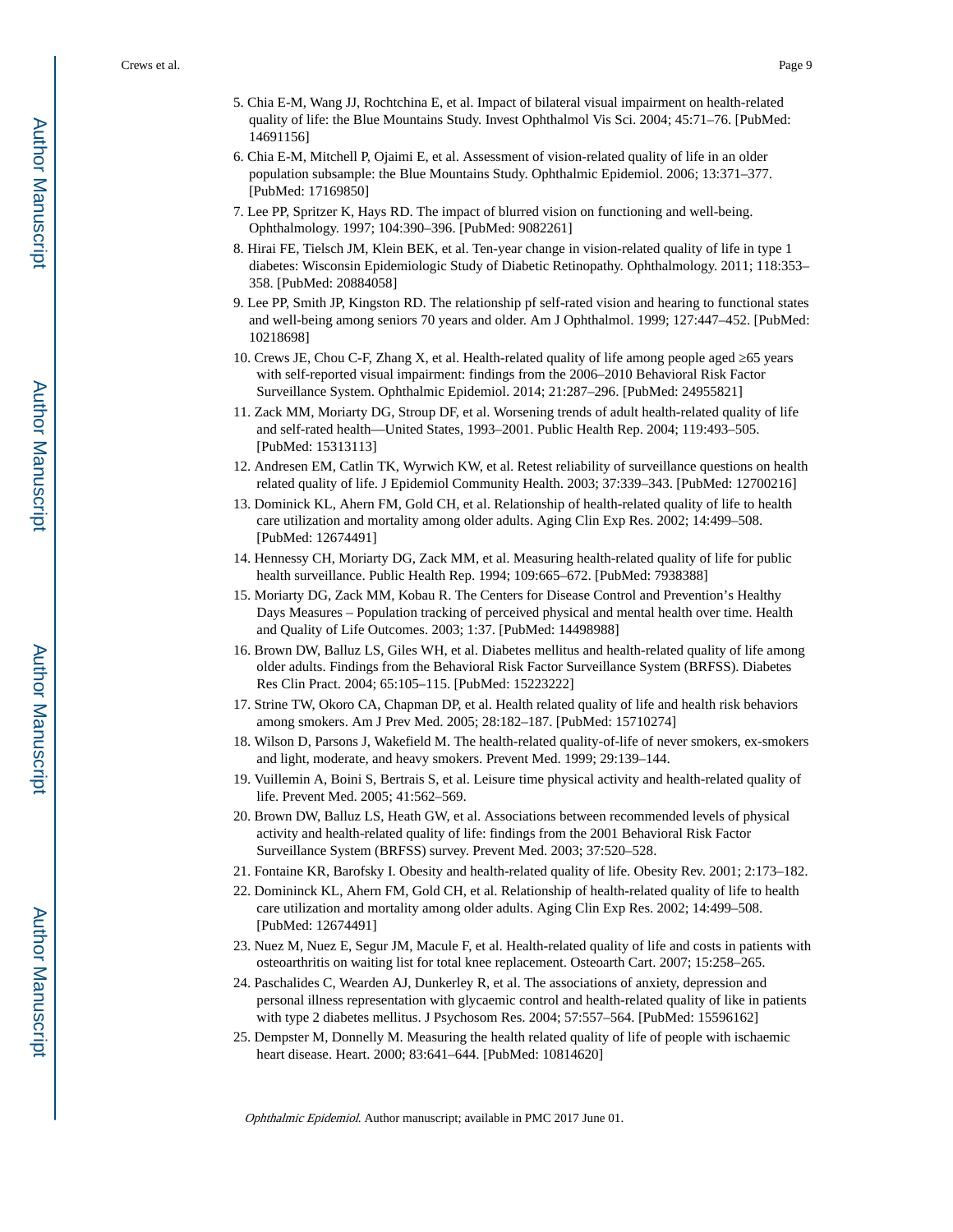- 26. Li C, Ford ES, Mokdad AH, et al. Clustering of cardiovascular disease risk factors and healthrelated quality of life among US adults. Value Health. 2008; 11:689–699. [PubMed: 18194400]
- 27. Tengs TO, Yu Michelle, Luistro E. Health-related quality of life after stroke: a comprehensive review. Stroke. 2001; 32:964–972. [PubMed: 11283398]
- 28. McKean-Cowdin R, Varma R, Hays RD, et al. Longitudinal changes in visual acuity and health related quality of life: the Los Angeles Eye Study. Ophthalmology. 2010; 117:1900–1907. [PubMed: 20570364]
- 29. Li Y, Crews JE, Elam-Evans LD, et al. Visual impairment and health-related quality of life among elderly adults with age-related eye diseases. Qual Life Res. 2010; 20:845–852. [PubMed: 21191655]
- 30. Cahill MT, Banks AD, Stinnett SS, et al. Vision-related quality of life in patients with bilateral severe age-related macular degeneration. Ophthalmology. 2005; 112:152–158. [PubMed: 15629836]
- 31. Valeras JM, Rue M, Guyatt G, et al. The impact of the VF-14 index, a perceived visual function measure, in the routine management of cataract patients. Qual Life Res. 2005; 14:1743–1753. [PubMed: 16119185]
- 32. Nelson P, Aspinall P, Papasouliotis O, et al. Quality of life in glaucoma and its relationship with visual function. J Glaucoma. 2003; 12:139–150. [PubMed: 12671469]
- 33. Wandell PE, Lundstrom M, Brorsson B, et al. Quality of life among patients with glaucoma in Sweden. Acta Ophthalmol Scand. 1997; 75:584–588. [PubMed: 9469561]
- 34. Wilson MR, Coleman AL, Yu F, et al. Functional status and well-being in patients with glaucoma as measured by the Medical Outcomes Study Short Form-36 Questionnaire. Ophthalmology. 1998; 105:2112–2116. [PubMed: 9818614]
- 35. Sherwood MB, Garcia-Siekavizza A, Meltzer MI, et al. Glaucoma's impact on quality of life and its relation to clinical indicators: a pilot study. Ophthalmology. 1998; 105:561–566. [PubMed: 9499791]
- 36. Scilley K, DeCarlo DK, Wells J, et al. Vision-specific health-related quality of life in age-related maculopathy patients presenting for low vision services. Ophthalmic Epidemiol. 2004; 11:131– 146. [PubMed: 15255028]
- 37. Desai P, Reidy A, Minassian DC, et al. Gains from cataract surgery: visual function and quality of life. Br J Ophthalmol. 1996; 80:868–873. [PubMed: 8976696]
- 38. Rahi JS, Cumberland PM, Peckham CS. Visual impairment and vision-related quality of life in working-age adults. Ophthalmology. 2009; 116:270–274. [PubMed: 19091416]
- 39. Nyman SR, Gosney MA, Victor CR. Psychosocial impact of visual impairment in working aged adults. Br J Ophthalmol. 2010; 94:1427–1431. [PubMed: 19850584]
- 40. Broman AT, Munoz B, Rodriguez J, et al. The impact of visual impairment and eye disease on vision-related quality of life in a Mexican-American population. Invest Ophthalmol Vis Sci. 2002; 43:3393–3398. [PubMed: 12407148]
- 41. Varma R, Wu J, Chong K, et al. Impact of severity and bilaterality of visual impairment on healthrelated quality of life. Ophthalmology. 2006; 113:1846–1853. [PubMed: 16889831]
- 42. Moriarty DG, Zack MM, Kobau R. The Centers for Disease Control and Prevention's healthy days measures—population tracking of perceived physical and mental health over time. Health Qual Life Outcomes. 2003; 1:37. [PubMed: 14498988]
- 43. Chou C-F, Sherrod CE, Zhang X, et al. Reasons for not seeking eye care among adults aged 40 years with moderate-to-severe visual impairment —21 states, 2006–2009. MMWR. 2011; 60:610– 613. [PubMed: 21597453]
- 44. Chou CF, Barker LE, Crews JE, et al. Disparities in eye care utilization among the United States adults with visual impairment: findings from the Behavioral Risk Factor Surveillance System 2006–2009. Am J Ophthalmol. 2012; 154(6Suppl):S45–52. [PubMed: 23158223]
- 45. Spencer C, Frick K, Gower EW, et al. Disparities in access to medical care for individuals with vision impairment. Ophthalmic Epidemiol. 2009; 16:281–288. [PubMed: 19874107]
- 46. Cupples ME, Hart PM, Johnston A, et al. Improving healthcare access for people with visual impairment and blindness. BMJ. 2012 Jan 30.344:e542. [PubMed: 22290101]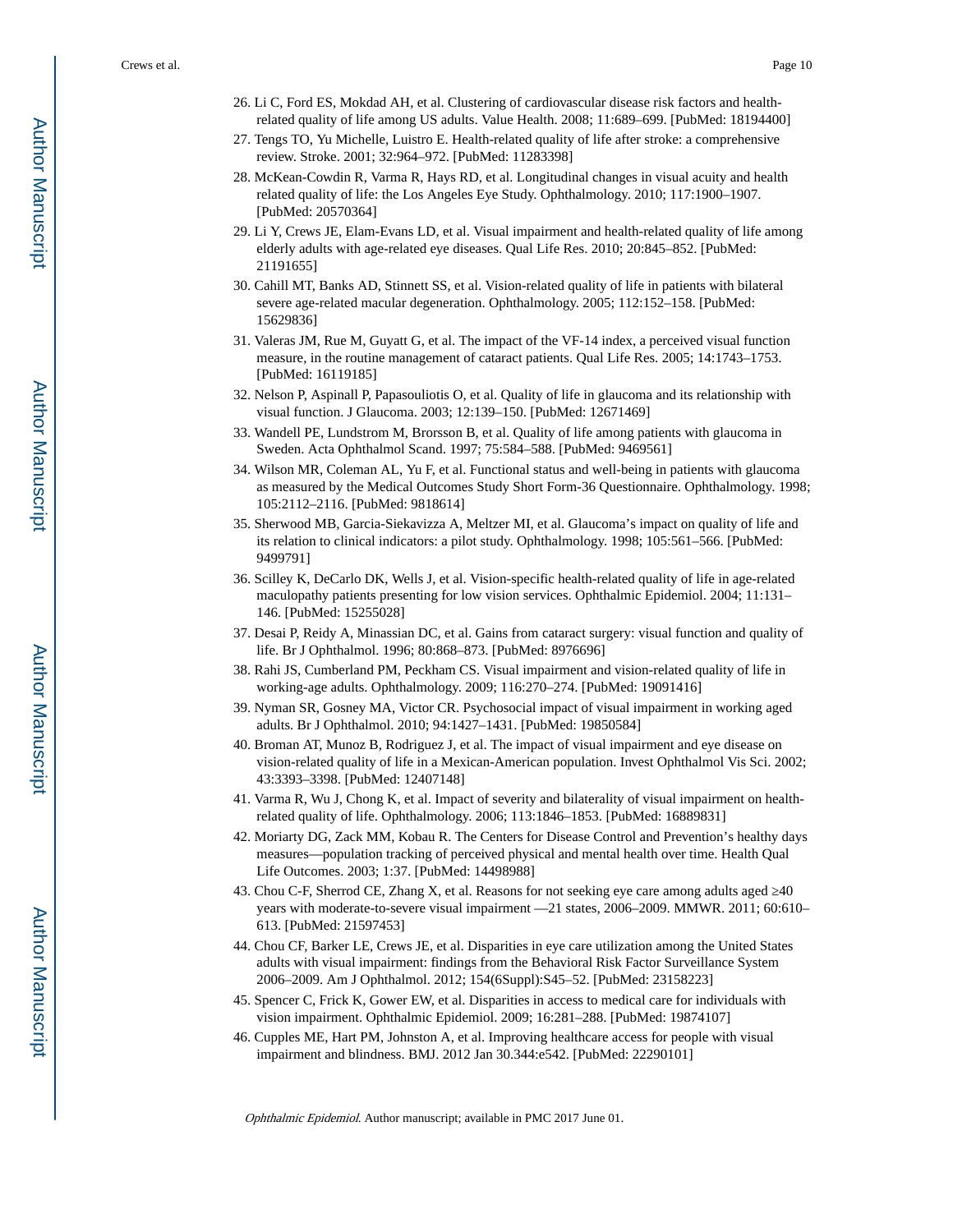| 2010, United States.               |        |                     |                                 |                                                     |                                                         |                 |
|------------------------------------|--------|---------------------|---------------------------------|-----------------------------------------------------|---------------------------------------------------------|-----------------|
|                                    | z      | % (95% CI)<br>Total | No difficulty seeing % (95% CI) | A little difficulty seeing % (95%)<br>$\frac{1}{2}$ | Moderate/severe difficulty seeing %<br>$(95\%~\rm{CI})$ | $p$ -value $^b$ |
| Age group, years                   |        |                     |                                 |                                                     |                                                         | 0.002           |
| $40 - 54$                          | 58,849 | $67.7(67.2 - 68.3)$ | $67.1(66.3 - 67.8)$             | $69.6(68.5 - 70.6)$                                 | $67.7(66.3 - 69.1)$                                     |                 |
| $55 - 64$                          | 43,130 | $32.3(31.7-32.8)$   | 32.9 (32.2-33.7)                | $30.4(29.4 - 31.5)$                                 | $32.3(30.9-33.7)$                                       |                 |
| Female                             | 62,588 | $50.8(50.1 - 51.5)$ | 48.2 (47.3-49.1)                | 54.1 (52.8-55.4)                                    | 55.6 (54.0-57.2)                                        | 0.001           |
| Married                            | 63,100 | $71.7(71.2 - 72.3)$ | 74.7 (73.9–75.3)                | 70.1 (69.0-71.2)                                    | $63.6(62.1 - 65.1)$                                     | 0.001           |
| Race/ethnicity                     |        |                     |                                 |                                                     |                                                         | 0.001           |
| Non-Hispanic white                 | 81,942 | $75.9(75.3 - 76.5)$ | 77.4 (76.6-78.2)                | 76.4 (75.2-77.5)                                    | 70.1 (68.6-71.6)                                        |                 |
| Non-Hispanic black                 | 10,353 | $9.9(9.5 - 10.2)$   | $9.3(8.8-9.7)$                  | $10.1(9.4 - 10.8)$                                  | $11.9(11.0-12.8)$                                       |                 |
| Hispanic                           | 5376   | $9.7(9.2 - 10.2)$   | $8.8(8.2 - 9.5)$                | $9.4(8.5-10.3)$                                     | $13.5(12.3 - 14.8)$                                     |                 |
| Other                              | 3578   | $4.5(4.2 - 4.8)$    | $4.6(4.2 - 5.0)$                | $4.1(3.7 - 4.6)$                                    | $4.5(3.9 - 5.3)$                                        |                 |
| Educational level                  |        |                     |                                 |                                                     |                                                         | 0.001           |
| $<$ High school                    | 7789   | $8.4(8.0 - 8.9)$    | $6.6(6.1 - 7.1)$                | $8.0(7.4 - 8.8)$                                    | $15.6(14.2 - 17.0)$                                     |                 |
| High school graduate               | 30,145 | 26.8 (26.2-27.3)    | $25.0(24.3 - 25.7)$             | 27.5 (26.4-28.6)                                    | 32.3 (30.9-33.7)                                        |                 |
| $>\!\!{\rm High}$ school           | 63,951 | $64.8(64.2 - 65.4)$ | 68.4 (67.6–69.2)                | $64.5(63.3 - 65.7)$                                 | 52.2 (50.6-53.7)                                        |                 |
| Annual household income > \$35,000 | 61,204 | $71.3(70.7 - 71.9)$ | 75.9 (75.1-76.6)                | $70.6(69.4 - 71.7)$                                 | 55.7 (54.1-57.3)                                        | 0.001           |
| Employed                           | 68,918 | 71.6 (71.0-72.2)    | 75.0 (74.3-75.8)                | 71.5 (70.4-72.6)                                    | 59.3 (57.8-60.9)                                        | 0.001           |
| Diabetes                           | 11,654 | $10.3(9.9 - 10.7)$  | $8.7(8.3-9.2)$                  | $10.8(10.1 - 11.6)$                                 | $15.2(13.9 - 16.5)$                                     | 0.001           |
| Heart disease                      | 3572   | $4.1(3.9-4.3)$      | $3.3(3.1 - 3.6)$                | $3.9(3.5-4.4)$                                      | $6.8(6.2 - 7.4)$                                        | 0.001           |
| Stroke                             | 3025   | $2.6(2.4 - 2.8)$    | $1.8(1.6-2.0)$                  | $2.6(2.2 - 3.0)$                                    | 5.3 $(4.5 - 6.2)$                                       | 0.001           |
| Heart attack                       | 3453   | $3.9(3.7 - 4.1)$    | 3.1 $(2.9-3.4)$                 | $3.7(3.4-4.2)$                                      | $6.8(6.2 - 7.5)$                                        | 0.001           |
| Body mass index, kg/m <sup>2</sup> |        |                     |                                 |                                                     |                                                         | 0.001           |
| Normal, $<$ 25                     | 30,567 | $31.5(30.8 - 32.1)$ | $32.0(31.1 - 32.8)$             | $31.5(30.3 - 32.7)$                                 | $29.6(28.1 - 31.1)$                                     |                 |
| Overweight, 25-<30                 | 35,879 | 38.0 (37.4-38.7)    | 38.9 (38.0-39.8)                | $36.8(35.5 - 38.1)$                                 | $36.6(35.1 - 38.2)$                                     |                 |
| Obese, $\leq 30$                   | 31,169 | $30.5(29.9 - 31.1)$ | 29.1 (28.3-29.9)                | 31.7 (30.5-32.9)                                    | 33.8 (32.2-35.3)                                        |                 |
| Leisure-time physical activity     | 74,205 | 74.8 (74.2-75.4)    | 77.7 (76.9-78.4)                | 74.7 (73.7–75.7)                                    | 64.7 (63.2-66.2)                                        | 0.001           |
| Smoking status                     |        |                     |                                 |                                                     |                                                         | 0.001           |
| Current smoker                     | 21,927 | $20.8(20.3 - 21.4)$ | 18.3 (17.7-19.0)                | 20.8 (19.7-21.9)                                    | $30.1(28.6 - 31.5)$                                     |                 |

Ophthalmic Epidemiol. Author manuscript; available in PMC 2017 June 01.

 Author Manuscript**Author Manuscript** 

**Table 1**

Characteristics of study sample aged 40-64 years by visual impairment status in 22 States4, Behavioral Risk Factor Surveillance System (BRFSS), 2006-

, Behavioral Risk Factor Surveillance System (BRFSS), 2006–

Characteristics of study sample aged 40–64 years by visual impairment status in 22 States

Author Manuscript

Author Manuscript

Author Manuscript

Author Manuscript

Crews et al. Page 11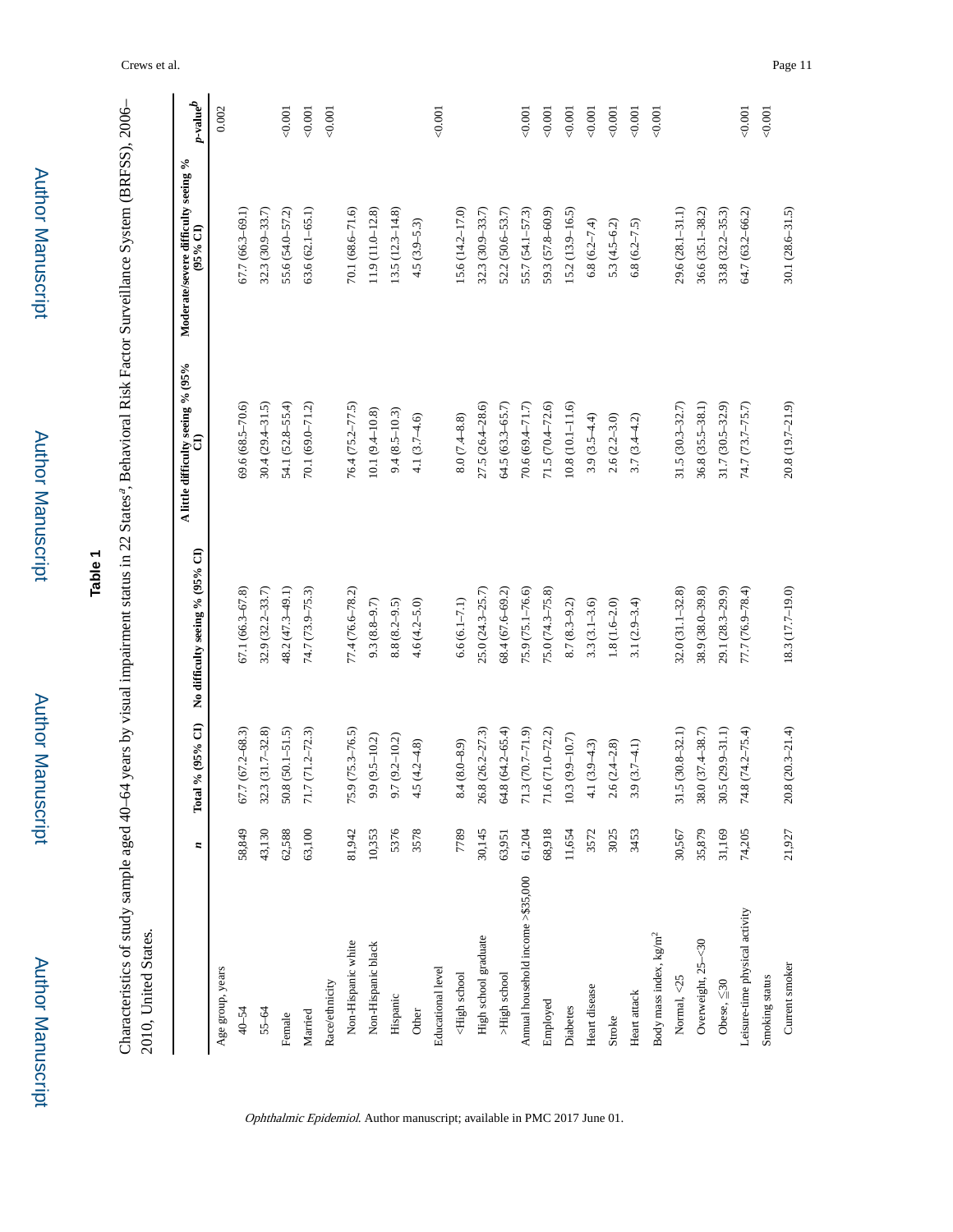| ļ |
|---|
|   |
|   |
|   |
|   |
|   |
|   |
|   |
|   |
|   |
|   |
| ٠ |

Author Manuscript

**Author Manuscript** 

| 27.4 (26.8–28.0)<br>$51.8(51.1 - 52.4)$<br>Total<br>28,160<br>1,579<br>Former smoker<br>Never smoker | % (95% CI) No difficulty seeing % (95% CI)<br>$27.2(26.4 - 28.0)$ |                     | $(95%$ CD           | p-value <sup>b</sup> |
|------------------------------------------------------------------------------------------------------|-------------------------------------------------------------------|---------------------|---------------------|----------------------|
|                                                                                                      |                                                                   |                     |                     |                      |
|                                                                                                      |                                                                   | $27.4(26.3 - 28.6)$ | $27.9(26.5-29.4)$   |                      |
|                                                                                                      | $54.5(53.6 - 55.4)$                                               | $(1.8(50.5-53.1))$  | $42.0(40.5 - 43.6)$ |                      |
| $85.4(84.9 - 85.9)$<br>88,916<br>Regular health care provider                                        | 86.0 (85.2-86.6)                                                  | $85.2(84.2 - 86.2)$ | $83.8(82.7 - 84.9)$ | $\rm{0.001}$         |
| $13.8(13.4 - 14.3)$<br>4,213<br>Aedical care cost issues                                             | $10.2(9.7-10.7)$                                                  | $4.7(13.8-15.7)$    | 25.7 (24.2–27.1)    | $\overline{0}0$      |
| 88,819 86.5 (86.0–86.9)<br>Health insurance coverage                                                 | 88.1 (87.5-88.7)                                                  | 86.4 (85.4-87.3)    | $80.7(79.5 - 81.9)$ | $-0.001$             |

<sup>4</sup>The 22 states using the BRFSS vision module at least once in the years 2006–2010 include Alabama, Arizona, Arkansas, Colorado, Connecticut, Florida, Georgia, Indiana, Iowa, Kansas, Maryland,<br>Massachusetts, Missouri, Neb The 22 states using the BRFSS vision module at least once in the years 2006–2010 include Alabama, Arizona, Arkansas, Colorado, Connecticut, Florida, Georgia, Indiana, Iowa, Kansas, Maryland, Massachusetts, Missouri, Nebraska, New Mexico, New York, North Carolina, Ohio, Tennessee, Texas, West Virginia, and Wyoming.

 $b<sub>p</sub>$  value is from chi-square test of the null hypothesis for equality of covariate levels across the levels of visual impairment. P value is from chi-square test of the null hypothesis for equality of covariate levels across the levels of visual impairment.

CI, confidence interval. CI, confidence interval.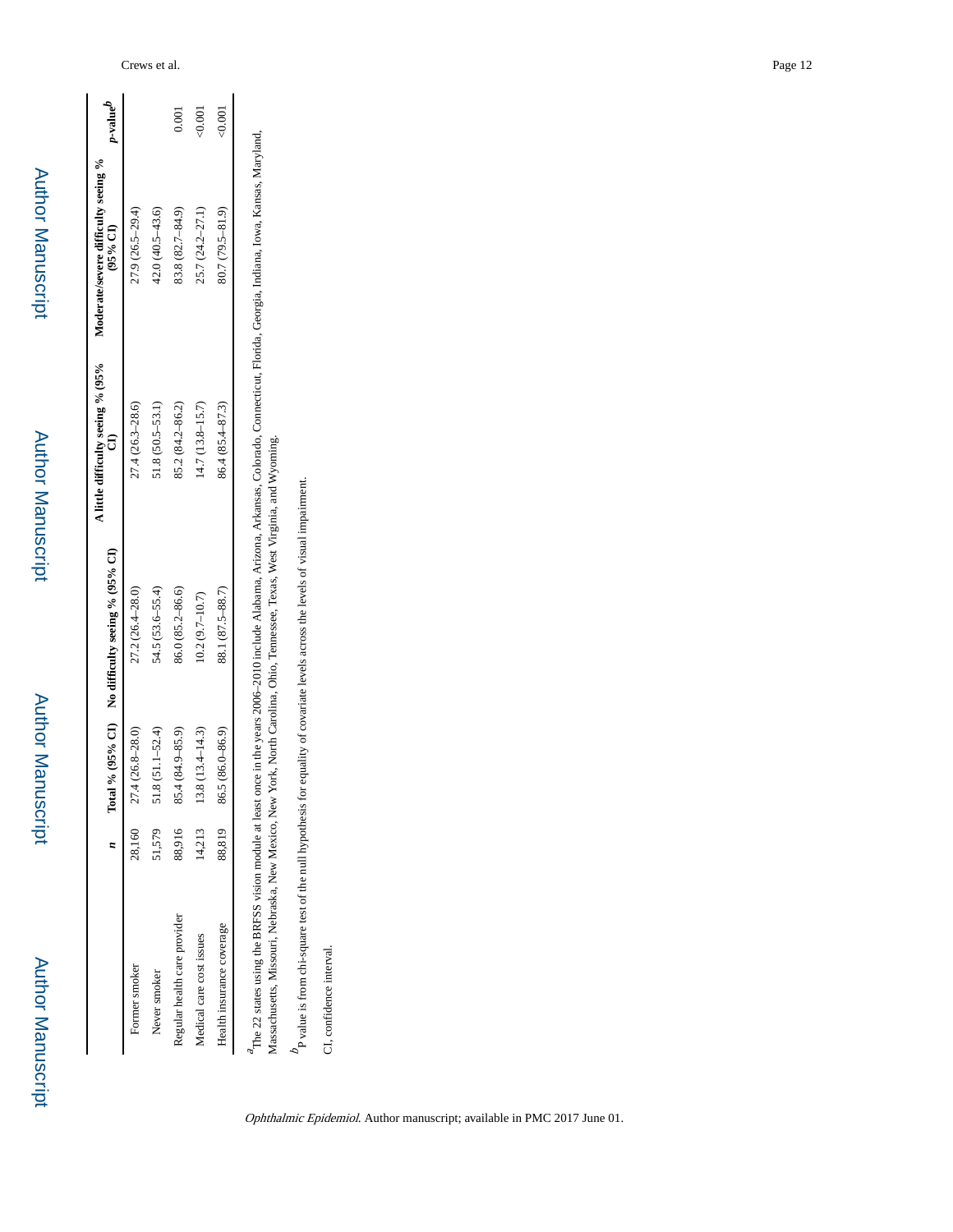Author Manuscript Author Manuscript

Author Manuscript

**Author Manuscript** 

# **Table 2**

 , Behavioral Risk Factor Surveillance Unadjusted health-related quality of life among those aged 40-64 years by visual impairment status in 22 States<sup>4</sup>, Behavioral Risk Factor Surveillance Unadjusted health-related quality of life among those aged 40–64 years by visual impairment status in 22 States System (BRFSS), 2006-2010, United States. System (BRFSS), 2006–2010, United States.

| Health-related quality of life measure | z      | දි                  | otal % (95% CI) No difficulty seeing % (95% CI) | Little difficulty seeing % (95%<br>$\overline{\overline{c}}$ | Moderate/severe difficulty seeing<br>% (95% CI) | $p$ -value $b$ |
|----------------------------------------|--------|---------------------|-------------------------------------------------|--------------------------------------------------------------|-------------------------------------------------|----------------|
| Life dissatisfaction                   |        |                     |                                                 |                                                              |                                                 | 0.0001         |
| Yes                                    | 6915   | $5.8(5.6-6.1)$      | $3.7(3.5-4.0)$                                  | $6.0(5.6-6.5)$                                               | $13.3(12.3 - 14.3)$                             |                |
| Disability                             |        |                     |                                                 |                                                              |                                                 | 0.0001         |
| Yes                                    | 27,991 | 24.8 (24.3–25.4)    | $19.3(18.6-19.9)$                               | 27.4 (26.2-28.5)                                             | $41.2(39.7 - 42.8)$                             |                |
| Self-reported health                   |        |                     |                                                 |                                                              |                                                 | 0.0001         |
| Fair/poor                              | 19,182 | 17.1 (16.6-17.6)    | $12.4(11.8-13.0)$                               | $17.8(16.9 - 18.7)$                                          | $33.0(31.4 - 34.5)$                             |                |
| Physical unhealthy days                |        |                     |                                                 |                                                              |                                                 | 0.0001         |
| $14 - 30$ days                         | 14,196 | $12.4(12.0 - 12.8)$ | $9.2 (8.7 - 9.7)$                               | $12.7(12.0-13.5)$                                            | 23.7 (22.4-25.1)                                |                |
| Mental unhealthy days                  |        |                     |                                                 |                                                              |                                                 | 0.0001         |
| $14 - 30$ days                         | 12,386 | $11.0(10.6-11.4)$   | $7.7(7.3-8.2)$                                  | 11.7 (11.0-12.4)                                             | 21.7 (20.4-23.1)                                |                |
| Activity limitation days               |        |                     |                                                 |                                                              |                                                 | 0.0001         |
| $14 - 30$ days                         | 9571   | $8.2(7.9 - 8.6)$    | $5.5(5.2 - 5.9)$                                | $8.5(7.9-9.1)$                                               | $17.8(16.6-19.1)$                               |                |

The 22 states using the BRFSS vision module at least once in the years 2006–2010 include Alabama, Arizona, Arkansas, Colorado, Connecticut, Florida, Georgia, Indiana, Iowa, Kansas, Maryland,<br>Massachusetts, Missouri, Nebras The 22 states using the BRFSS vision module at least once in the years 2006–2010 include Alabama, Arizona, Arkansas, Colorado, Connecticut, Florida, Georgia, Indiana, Iowa, Kansas, Maryland, Massachusetts, Missouri, Nebraska, New Mexico, New York, North Carolina, Ohio, Tennessee, Texas, West Virginia, and Wyoming.

 $b_{\text{Chi-square}}$  test of the null hypothesis for equality of covariate levels across the levels of visual impairment. Chi-square test of the null hypothesis for equality of covariate levels across the levels of visual impairment.

CI, confidence interval. CI, confidence interval.